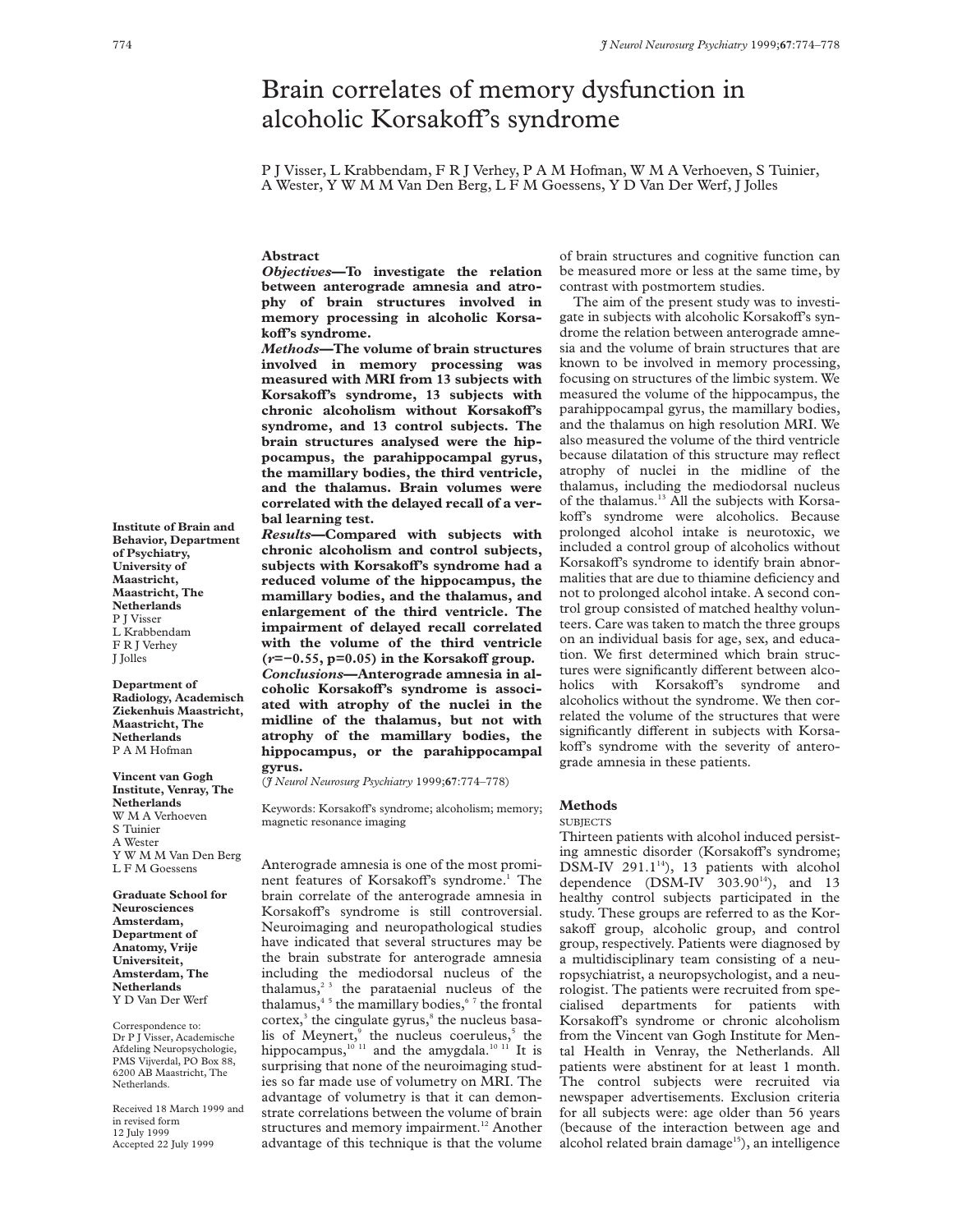*Table 1 Subject characteristics*

|                          | Korsakoff       | Alcoholic    | Control      |  |
|--------------------------|-----------------|--------------|--------------|--|
| $\rm No$                 | 13              | 13           | 13           |  |
| Age $(v)$                | 45.7(6.3)       | 45.9(6.1)    | 45.9(5.6)    |  |
| Sex ratio                | 11M:2F          | 11M:2F       | 11M:2F       |  |
| Education (y)            | 10.8(3.2)       | 10.9(3.1)    | 11.4(2.7)    |  |
| Alcohol misuse (y)       | 17.1(7.5)       | 17.7(8.0)    | $\Omega$     |  |
| IQ score                 | 104 (14.9)      | 112(10.6)    | 111(7.4)     |  |
| Delayed recall (z score) | $-2.82(0.61)$ * | $-0.09(1.2)$ | $-0.01(1.1)$ |  |

Values are means (SD).

\*p<0.001 compared with alcoholic group and control group.

quotient below 80 (to exclude subjects with generalised cognitive impairment), the use of psychotropic medication, the presence of depression, psychotic disorders, anxiety disorders, dementia, diabetes mellitus, liver disease, other CNS diseases, and cardiac, pulmonary, or endocrine diseases that could affect cognitive functioning. Exclusion criteria for control subjects also included a history of alcohol dependence or a current intake or a history (longer than 1 month) of alcohol intake of 28 or more units a week. Subjects with Korsakoff's syndrome who were not amnestic on neuropsychological testing were also excluded. Written informed consent was obtained from all subjects.

The three groups were matched for age, sex, and education. Subject characteristics are shown in table 1. The duration of alcohol misuse was estimated from the history of the patient and an informed other person, and by examining medical charts. No differences existed in the duration of alcohol misuse between the subjects with Korsakoff's syndrome and the subjects with chronic alcoholism (table 1).

#### NEUROPSYCHOLOGICAL METHODOLOGY

The neuropsychological assessment has been described in detail elsewere.<sup>16</sup> Anterograde amnesia was assessed with the delayed recall of the auditory verbal learning test.<sup>17</sup> Fifteen words were presented five times and after each presentation the subject was asked to reproduce as many words as possible. After 20 minutes, during which non-verbal tests were performed, the delayed recall was tested. The data are expressed as z scores. The z score is the number of SDs that the score deviates from the expected score in a normal population of a given age, sex, and education. The z scores were based on a reference population of 1870 normal and healthy subjects randomly selected from a registry of general practitioners.<sup>18 19</sup> As expected, the Korsakoff group performed significantly worse than the alcoholic group and the control group on the delayed recall task (table 1). No differences were found between the alcoholic group and the control group.

The shortened form of the Wechsler adult intelligence scale<sup>20</sup> was administered to the patient groups to obtain a measure of general intelligence, and the shortened form of an equivalent Dutch intelligence test, the Groningen intelligence test, $21$  was administered to the control group for the same purpose. No significant differences existed between the three groups (table 1).

MRI METHODOLOGY

A 3D volumetric scan (T1 weighted, fast field echo, TR 24 ms, TE 7 ms, flip angle 30°, number of averages=2, FOV 230 mm, resolution 256×154), and an inversion recovery (IR) scan (TR 2107 ms, TE 18 ms, turbofactor=3, flip angle 90°, number of averages=2, FOV 230 mm, resolution 256×177) were made on a 1.5 Tesla scanner (Gyroscan ACS-II, Philips). The slice thickness of the 3D volumetric scan was 1.5 mm and the scan axis was coronal, perpendicular to the intercommissural line. The slice thickness of the IR scan was 3 mm and the scan axis was coronal, perpendicular to the long axis of the hippocampus. The thalamus was measured on the IR scan and all other structures on the 3D volume scan.

Data were transferred to a SUN workstation and the regions of interest were measured with ShowImage (developed at the Department of Clinical Physics and Informatics, VrijeUniversiteit, Amsterdam, The Netherlands). A seed function was used to measure the third ventricle. The cut off level between CSF and brain was visually adjusted by the rater on each slice. The other structures were manually traced with a mouse driven cursor. All measurements were taken in a rostrocaudal direction. The volumes of the left side and right side were added in all analyses as the pathological changes in Korsakoff syndrome and alcoholism are bilateral.<sup>2 22</sup> The volume of the brain structures was calculated by multiplying the surface area of each region of interest by the slice thickness and summing the volumes of all slices on which the structure was measured. Measurements were done with reference to several anatomical atlases.23–25 Each structure was measured by one rater who was blinded to all clinical information.

#### METHODOLOGY OF BRAIN MEASUREMENTS *Hippocampus*

Measurements started with the slice on which both the semianular sulcus and a notch between the amygdala and the hippocampus in the medial wall of the lateral ventricle were visible.26 Then every second slice was measured. The last slice was the slice before the slice on which the crura of the fornices were visible. On average 10 (range 8–13) slices on each side were measured. The measurements included the hippocampus proper, the dentate gyrus, the alveus, and the portion of the subiculum which lies directly underneath the hippocampus. $26$ 

#### *Parahippocampal gyrus*

The same slices on which the hippocampus was measured were used, except for the last slice in order not to include the isthmus of the cingulate gyrus. The upper boundary was the hippocampus or the transverse fissure and the lateral boundary was the collateral sulcus. If this sulcus was not visible, a straight line was drawn perpendicular to the temporal stem through the centre of the first gyrus at the medial site of the temporal stem. The brain tissue medial to this line was considered as the parahippocampal gyrus. The lower and medial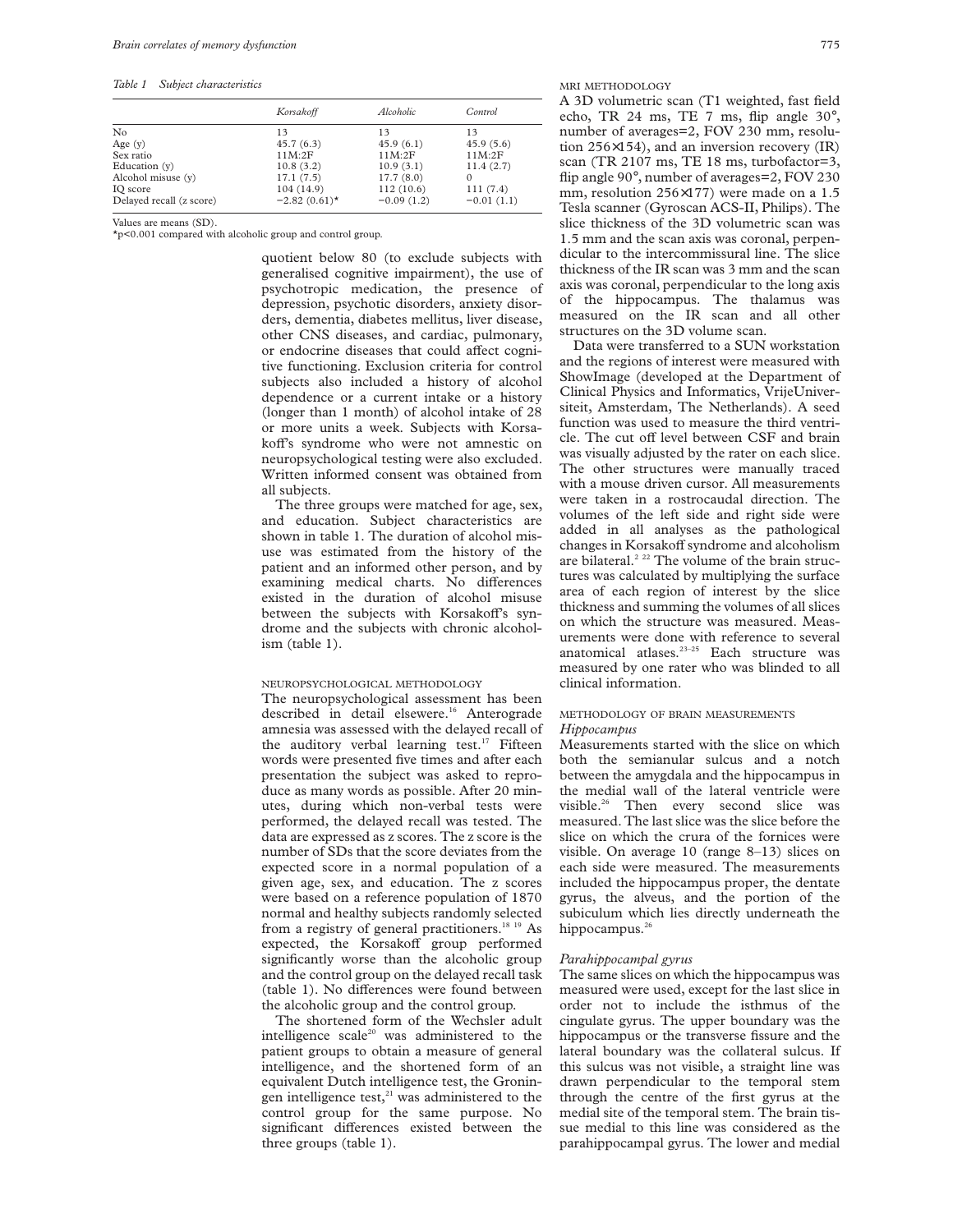# *Mamillary bodies*

The mamillary bodies were measured on four or five consecutive slices. On the first slice the mamillary bodies appeared as a bulge in the floor of the third ventricle. On the next two slices the mamillary bodies had an ovoid shape and on the last slices they were small thickenings in the floor of the third ventricle or the medial wall of the hypothalamus. The left and right mamillary body were in most cases measured together.

#### *Third ventricle*

Measurements started with the slice on which the optic chiasma was connected to the hypothalamus. The last slice was the slice on which the posterior commissure was visible. On average 17 (range 15–20) slices were measured. The upper boundary on the slices on which the fornix was visible consisted of a straight line from the most superior point of the left and right side of the thalamus to the fornix. When the fornix was not present, a horizontal line was drawn between the upper medial border of the left and the right part of the thalamus where the distance between the two parts was shortest. The lateral and inferior boundaries consisted of the the thalamus or hypothalamus.

#### *Thalamus*

Measurements started one slice after the anterior commissure and stopped when the thalamus could no longer be detected. On average 10 (range 8–12) slices on each side were measured. The lateral boundary consisted of the internal capsule, the upper boundary of the lateral ventricles, and the medial boundary of the third ventricle. The columns of the fornix, the mamillary bodies, and the nucleus ruber were excluded. The medial and lateral geniculate bodies were included only when there was no white matter tract between these structures and the thalamus.

# *Intracranial area*

The cranial area was measured on three slices: on the first slice on which the third ventricle was measured, on the second slice on which the mamillary bodies were measured, and on the last slice on which the third ventricle was measured. The volume of each section was derived by tracing the outline of the supratentorial compartment, following the dural and tentorial margins.

#### *Intraobserver variability*

The structures on 10 scans were remeasured. Pearson's correlation coefficient between the first and second measurements was 0.91 for the hippocampus, 0.91 for the parahippocampal gyrus, 0.98 for the third ventricle, 0.90 for the whole thalamus, 0.86 for the mamillary bodies, and 0.99 for the intracranial area. These correlations indicate a high level of intrarater agreement for all measurements.

# *Correction for age, sex, intracranial area, number of slices, and years of alcohol misuse*

The years of alcohol misuse did not correlate with any of the brain volumes in the Korsakoff or alcoholic group and therefore we did not correct for it. The number of slices correlated with the total volume of the hippocampus, the parahippocampal gyrus, the third ventricle, and the thalamus. The number of slices on which the hippocampus and parahippocampal gyrus were measured did not differ between the Korsakoff group, alcoholic group, or control group. To reduce the variance of the data we corrected for the number of slices. This correction reduced the SD in the total group by 21% (parahippocampal gyrus) and 33% (hippocampus), but the average volume in both the total group and the subgroups remained the same as that without correction for the number of slices. Because the thalamus and the third ventricle could be measured on significantly fewer slices in the Korsakoff group (p=0.04) than in the control group, which possibly resulted from atrophy of the thalamus, we did not correct for the number of slices for these structures.

The correction for age, sex, intracranial area, and number of slices was based on a population of 60 healthy people ranging in age from 21 to 82 years (average age 56 (SD 15.9) years). These subjects were recruited by newspaper advertisements and included the subjects who were control subjects in the present study. Regression was performed with the brain structure as dependent variable and intracranial area, age, number of slices (only with hippocampus and parahippocampal gyrus), sex, the interaction term age by sex (because of reported differences in aging between men and women<sup>27</sup>), and age square (only with the third ventricle) as independent variables. Variables and interaction terms that were significant at the p=0.05 level were included in the final regression model. An expected volume for each individual was calculated on the basis of the constant and the  $\beta$  coefficients from the final regression equation. The expected volume was subtracted from the observed volume. The difference (residue) was used for all analyses. The data are presented in table 2 as follows. We calculated an expected brain volume for a subject with the average study age (46 years), male sex, average number of slices on which the hippocampus and parahippocampus were measured, and average intracranial area. To this expected volume we added the residue of the study subjects.

# STATISTICAL ANALYSIS

The data were analysed using SPSS for the Macintosh 4.0 (SPSS Inc, Chigaco, IL, USA). Categorical data were analysed by  $\chi^2$  test. Group comparisons of continuous data were analysed with a *t* test. Linear regression analysis was used to analyse the relation between memory score and brain volume. All tests were two tailed, and the significance level was set at 0.05.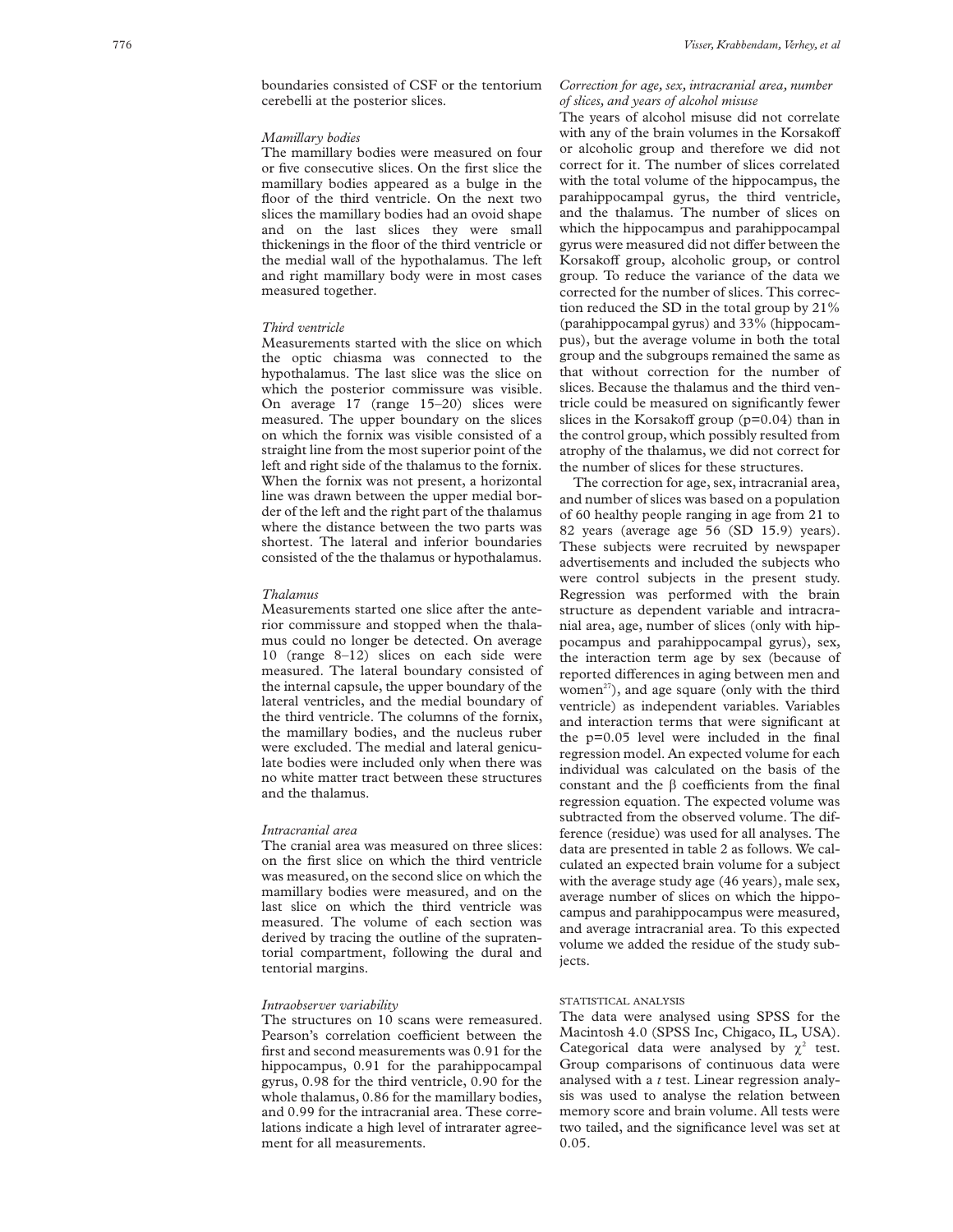*Table 2 Brain volumes*

|                       | Korsakoff (Kors) | Alcoholic (Alc) | Control (Con) | p Value       |            |           |
|-----------------------|------------------|-----------------|---------------|---------------|------------|-----------|
|                       |                  |                 |               | $K$ ors v Alc | Kors v Con | Alc v Con |
| Hippocampus           | 4.27(0.28)       | 4.55(0.35)      | 4.52(0.23)    | 0.03          | 0.02       | 0.81      |
| Parahippocampal gyrus | 6.15(0.44)       | 6.15(0.45)      | 6.46(0.40)    | 1.0           | 0.07       | 0.07      |
| Mamillary bodies      | 0.049(0.011)     | 0.068(0.015)    | 0.069(0.012)  | 0.001         | < 0.001    | 0.89      |
| Third ventricle       | 1.79(0.33)       | 1.30(0.44)      | 1.04(0.28)    | 0.004         | < 0.001    | 0.08      |
| Thalamus              | 12.0(1.2)        | 13.5(1.1)       | 13.3(1.4)     | 0.003         | 0.02       | 0.69      |
| Intracranial area     | 33.0(2.5)        | 33.1(2.1)       | 33.9(1.5)     | 0.91          | 0.24       | 0.25      |

Values are means (SD) in cm<sup>3</sup>.

# **Results**

BRAIN VOLUMES

Brain volumes are listed in table 2. The volume of the following structures was significantly different in the Korsakoff group from that in the alcohol group and the control group: the hippocampus (6% decrease compared with both the control and alcoholic group), the mamillary bodies (29% decrease compared with both the control and alcoholic group), the third ventricle (72% increase compared with the control group and 38% increase compared with the alcoholic group), and the thalamus (10% decrease compared with both the control and alcoholic group). The parahippocampal gyrus was  $5\%$  smaller in both the Korsakoff group and the alcoholic group than in the control group (p=0.07). The third ventricle tended to be 25% larger in the alcoholic group than in the control group  $(p=0.08)$ .

# CORRELATION BETWEEN BRAIN VOLUMES AND

DELAYED RECALL IN THE KORSAKOFF GROUP The correlation coefficient between delayed recall and brain volume was significant for the third ventricle (*r*=−0.54, p=0.05). None of the other correlations between delayed recall and brain structures reached significance. These correlations were −0.03 for the hippocampus (p=0.93), 0.09 for the mamillary bodies (p=0.78), and 0.04 for the thalamus (p=0.89).

# **Discussion**

Volumetry on high resolution MRI showed that the volume of several brain structures that are involved in memory processing was decreased in subjects with Korsakoff's syndrome. The anterograde amnesia of the subjects with Korsakoff's syndrome correlated significantly with the volume of the third ventricle, suggesting that lesions in nuclei in the midline of the thalamus are responsible for the anterograde amnesia of these patients.

The involvement of the nuclei in the midline of the thalamus in the anterograde amnesia has also been reported in other studies of patients with Korsakoff syndrome.<sup>2 3</sup> Of these midline nuclei, the mediodorsal nucleus has often been related to anterograde amnesia,<sup>2 28</sup> but there are also studies that contradict the role of this structure in anterograde amnesia.<sup>4 5 29</sup> Other nuclei in the midline of the thalamus that may be involved in the anterograde amnesia of Korsakoff's syndrome are the parataenial nucleus, the paraventricular nucleus, the intermediodorsal nucleus, the reuniens nucleus, and the rhomboid nucleus.<sup>245</sup> The severity of the anterograde amnesia may also depend on the number of nuclei that are affected.<sup>3</sup>

Although the volume of the mamillary bodies was reduced in most subjects in the Korsakoff group, it did not correlate with the severity of anterograde amnesia. This is by contrast with earlier studies that showed a positive relation between mamillary body size and memory.<sup>67</sup> The discrepancy might be due to methodological shortcomings in these earlier studies because either the number of subjects was small  $(n=4)$ ,<sup>7</sup> or the correlation was performed in a sample of alcoholics that included both subjects without cognitive impairment and subjects with severe cognitive impairment.<sup>6</sup> Other studies have questioned the role of the mamillary bodies in anterograde amnesia.2 31 Victor *et al* reported that some subjects with severe atrophy of the mamillary bodies were not amnesic.2 Shear *et al* showed that several patients with Korsakoff's syndrome and severe amnesia had no atrophy of the mamillary bodies. $31$  Thus atrophy of the mamillary bodies seems not to be sufficient or necessary to cause severe anterograde amnesia.

The medial temporal lobe seemed not to be involved in the anterograde amnesia. The volume of the hippocampus was modestly reduced in the subjects with Korsakoff's syndrome but it did not correlate with the score on the delayed recall task. A reduced volume of the hippocampus in Korsakoff's syndrome has been found in one neuropathological study.<sup>11</sup> We found that the parahippocampal gyrus tended to be smaller in the alcoholics with or without Korsakoff's syndrome, which suggests that alcohol may have a neurotoxic effect on this structure.

We could not replicate the finding that atrophy of the mamillary body is common in alcoholics without amnesia.<sup>31 32</sup> However, these studies used qualitative rating scales which are less accurate than volumetry. The alcoholics in our study did not have atrophy of the hippocampus, by contrast with other studies.<sup>22</sup>

One of the strong points of the study was that the brain structures were assessed with volumetry. Earlier neuroimaging studies used linear or qualitative measures, or did not follow anatomical boundaries. The exclusion criteria minimalised the potentially confounding effects of age and concomittant disorders that are often found in subjects with chronic alcoholism. A limitation of the study is that we did not assess all brain structures involved in memory processing such as the frontal lobe, the amygdala, and the cingulate gyrus. These structures may also be associated with the anterograde amnesia. Although our sample was large in comparison with that of other studies,